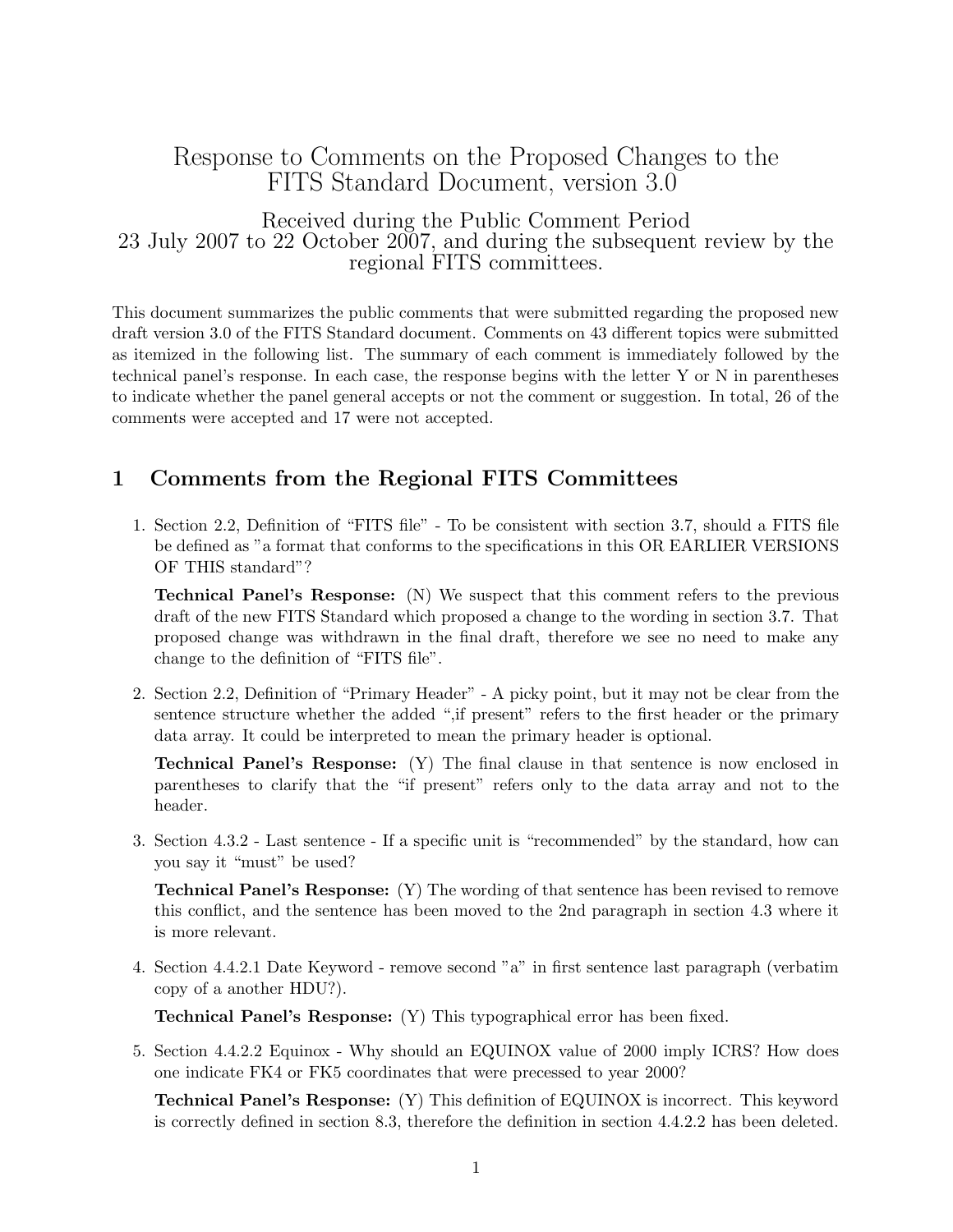In addition, the definition of the deprecated EPOCH keyword has also been moved to section 8.3 and added to table 8.3.

## 2 General Comments

1. Italicizing [must, should, recommend, etc].may be distracting. Must it be done? I should not recommend it. Shall it be optional? (Rob Seaman)

Technical Panel's Response: (N) Italicizing these special words is intended to make the standard clearer and more precise by alerting the reader that these words have special significance as defined in RFC 2119. It appears that most other reviewers of this draft did not object to this typographical emphasis, therefore we have not removed it.

2. Any chance of blessing checksums on this go-around? (Rob Seaman)

Technical Panel's Response: (N) This would go beyond the purpose of the current exercise which is to just update and clarify the FITS Standard.

3. There is a very real possibility that UTC will be turned into something other than a flavor of Universal Time, i.e., other than an approximation to Greenwich Mean Time. Perhaps we should consider how best to deal with such a situation. [...] This is a broader issue than FITS, but we would have to start somewhere. (Rob Seaman)

Technical Panel's Response: (N) This issue is neither simple nor sufficiently well defined to be addressed by this panel at this time.

4. I suggest introducing "keyvalue", "keyrecord", "keyfield" as contractions for "keyword value", etc. (Mark Calabretta)

Technical Panel's Response: (N) Introducing new short-hand terms could cause confusion, especially for readers whose native language is not English, and does not seem warranted in this case. For the record, "keyword value" , "keyword record" and "keyword field" appear 10, 19 and 1 times, respectively, in the document.

5. It would be useful for the FITS 3.0 document to list inconsistencies in syntax [between previous versions of the Standard] in an appendix, e.g. such as the requirement for a slash between value and comment introduced at version 2.0. (Mark Calabretta)

Technical Panel's Response: (N) The panel has declined to do this because it would require a significant effort to compile a list of all the changes in the previous versions of the FITS Standard and because the resulting list would primarily only be of historical interest.

6. We need a "Don't Make Me Think" policy with the FITS format. As a programmer, even after reading the documentation on the FITS format, I still struggle with the header portion of the file. How does one know how many 2880 byte chunks precede the image data???? Like the ARF files we use currently at my work (defense) the format is overly complex and poorly thought out. (Kevin Thomas)

That question is answered in the docs. [...] There weren't any other questions in the original post, so it's hard to provide any other answers other than to note that FITS was designed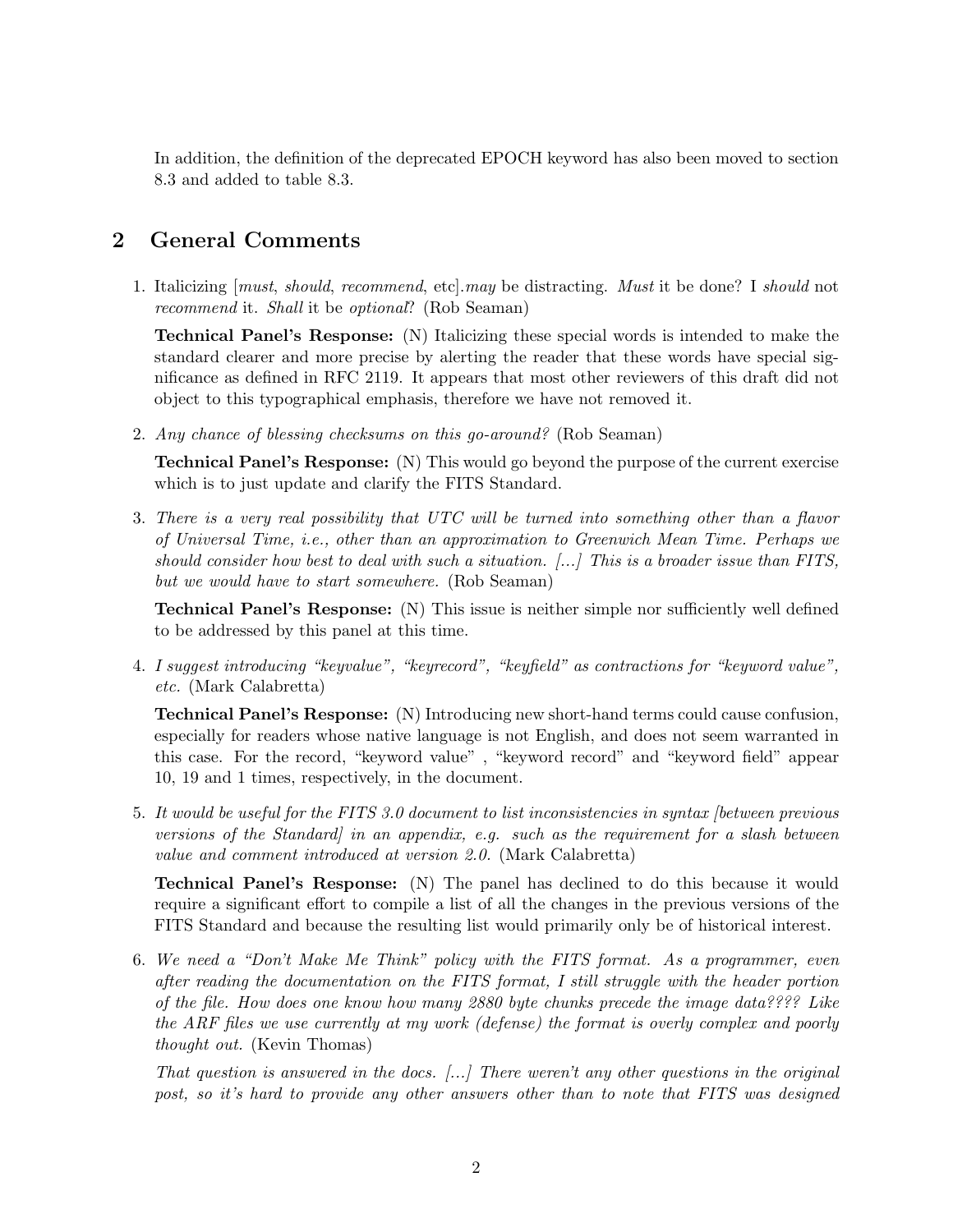when 32 k was a lot of directly addressable memory, and everything else was found by running the tape back and forth until the item in question was either found or not. (Steve Allen)

More standards might benefit from users and programmers having to think. [...] More standards could benefit from a similar dose of self-restraint in minimizing resource requirements. (Rob Seaman)

Technical Panel's Response: (N) The specific question about the size of the header is answered in section 3.3.1 and also in the definition of the END keyword in section 4.4.1.1. The more general implication that the Standard is not easy to read is perhaps justified, but the Standard is intended as a precise, legalistic definition of the rules of FITS. There are a number of other overviews of the FITS format (e.g., the FITS Users Guide, the Wikipedia article on FITS, and several other introductory FITS documents available from the FITS Support Office web site) what are more appropriate for new users of FITS.

7. I assert that despite its high google score, "two's complement" has an inappropriate apostrophe. (anonymous)

Technical Panel's Response: (N) The rational for this punctuation is that it means "complement of two". In any case, searches of the Internet show that this form is more widely used in other publications than any of the alternative forms.

## 3 Comments on Specific Sections

• Section 2.2, on the definition of "deprecate":

It is perhaps a little confusing to refer to "applications" in this context, when the standard governs data files and their interpretation, but only advises the functionality of applicable software. The following wording is an attempt to clarify the definition: "This term refers to obsolete features or structures in FITS that \*should not\* be used in new FITS files, but \*shall\* remain valid indefinitely. FITS users and data engineers should be aware that the use of deprecated structures is considered bad form and should be avoided." (Dick Shaw)

[Dick Shaw's] wording is a great improvement but still it doesn't quite capture the dichotomy between FITS writers and FITS readers, new and old. There are two types of deprecation:

- 1. Constructs that ought never be used by writers (but must still be understood by readers) e.g. omitting the "/" comment delimiter, or implicit decimal points in ASCII table fields. It is safe to outlaw such usage because doing so has no effect on old readers.
- 2. Constructs that shouldn't be used by writers but might still be in order to help old readers (and must still be understood by new readers). EXTEND, EPOCH and CROTAn are examples. (Mark Calabretta)

Technical Panel's Response: (Y, partially) The panel has clarified the use of the term "deprecate" throughout the Standard and the references to "applications" within this context have been deleted.

• Section 3.5, which deprecates special records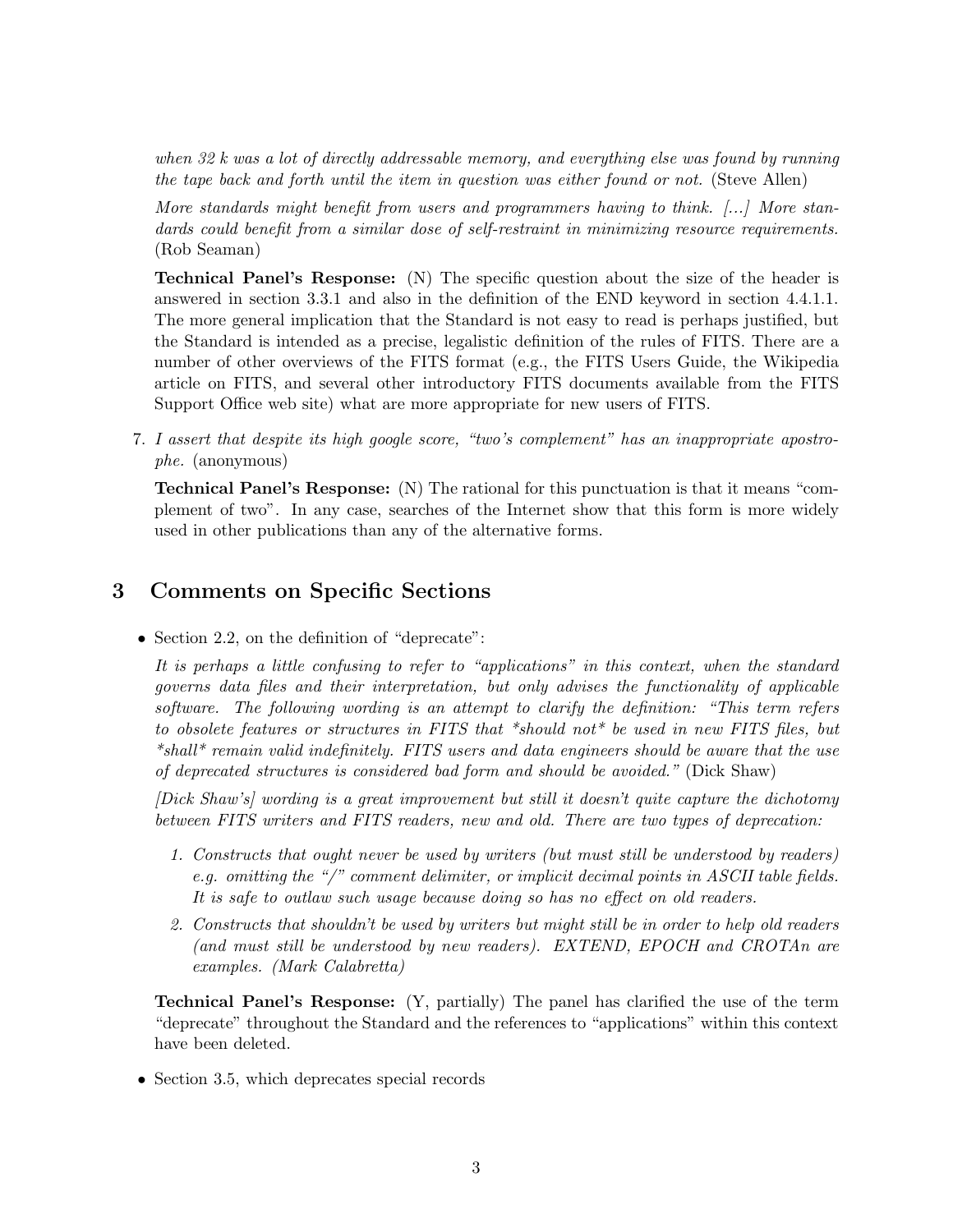I think it's okay to deprecate 'special records' as the general extensions should be able to handle our future needs. In an age with computer virus, it may be safer to have some handle on what can be in a FITS file. (Preben Grosbol)

The justification given is appropriate. The special records rule was the biggest single escape hatch in the original FITS Agreement of 1979; it was the basis for the Generalized Extensions Agreement of 1984, which led to TABLE, BINTABLE and IMAGE extensions. I agree that the Generalized Extensions Agreement "appears to be sufficient to meet most future needs". Indeed, I would go further and say that the burden of proof is on anybody who claims that the 1984 Agreement is not able to satisfy some astronomical data structure requirement. The variety of conventions that have been built on top of BINTABLE show that it alone has enough versatility and functionality to solve an enormous range of problems. Also, if we encounter something that BINTABLE cannot do, it is always possible for us to encapsulate  $*$  any  $*$  other data format within FITS, if the other format solves a problem that FITS can't solve, by creating extensions with XTENSION='other format' and the other file in an NAXIS=1 byte array. Therefore, although this item makes me nervous, I have decided to accept deprecation of special records. (Don Wells)

Extensions ARE special records from the point of view of classic FITS readers. Rather than deprecating or attempting to ban them, perhaps just explicitly state that new uses for special records require IAUFWG approval. (Rob Seaman)

Technical Panel's Response: (Y) Although extensions may have been considered to be special records when they were first developed, the Standard now makes it clear in section 3.5 that conforming extensions are not special records. We agree that rather than "deprecate" special records (i.e. 'discourage' any further use), it is better to make the stronger statement that any use of special records is "restricted" and requires IAU FWG approval.

• Section 3.7, which adds a new rule that exempts existing FITS files from any new FITS requirements

[This rule is] unenforceable in the absence of some explicit mechanism tagged to the DATE keyword (for instance). On the other hand, such a mechanism would be equivalent to explicitly versioning each file. (Rob Seaman)

The [proposed new rule] is understandable but the implications [are] very wide. It would allow dramatic changes such as redefinition of keywords. Something like this is needed but we may need to consider the best wording. (Preben Grosbol)

In principle the new Sec. 3.7 introduces a FITS version that is in FITS  $v3+$  certain things are not valid any more. We previously were very reluctant to introduce the concept of versioning but maybe it cannot be avoided. It is a rather principle matter which should be discussed in some detail. (Preben Grosbol)

The suggested new wording of 3.7 can't serve as a substitute for an explicit version since A) not all files have DATE keywords, so how would you know, and B) it will take several years - perhaps never - for all prior software to adopt the new standards. (Rob Seaman)

Technical Panel's Response: (Y) The panel withdraws this recommendation. Since this modification would have little or no practical implications for FITS file writers, and given the amount of controversy that it has generated over the issue of FITS "versions", this proposed change has been deleted.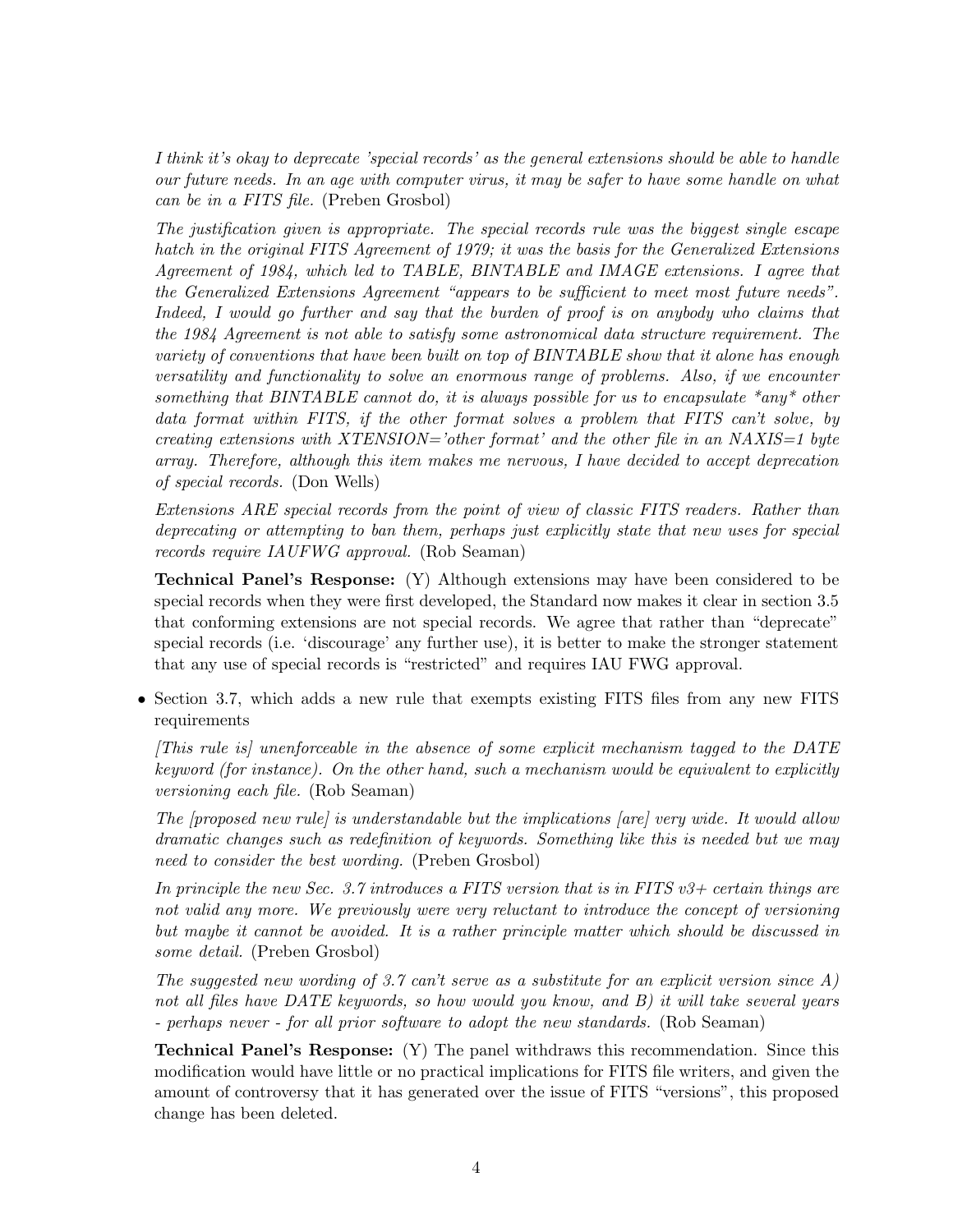• Section 4.1.1, which recommends that the keyword order be preserved during data processing operations

Harmless, but also unenforceable. Not just an attempted constraint on software, but also on humans editing headers manually using IRAF hedit, for instance. (Rob Seaman)

Technical Panel's Response: (N) The panel sees no harm in adding this recommendation, especially since applications may ignore it for any reason.

• Section 4.1.2.3, which add a new requirement that keywords with a value must not appear more than once in a header

There are many headers that unintentionally repeat keywords. They should not therefore be rendered unconforming FITS. (Rob Seaman)

It may be too strong to forbid such repeats of keywords. It should certainly be deprecated but it may place a significant load on many applications which just want to add some keywords to a header. They would be required to actually check if they would duplicate or not. A deprecation and definition that the last value takes precedence may be more appropriate. (Preben Grosbol)

I have many examples (hundreds of thousands?) of files in which keywords are repeated. Rather than the wording in the current proposal, I would replace the attempt at a requirement with a strong recommendation and a clarification that the final copy of any such repeated keyword should take precedence. (Rob Seaman)

I strongly support [Rob Seaman's statement]. The proposed text makes such files invalid FITS, retrospectively. Taking the last instance of a keyword is a much more reasonable interpretation. (Tim Pearson)

I similarly cannot see the value of this particular proposed change: FITS readers will need to support repeated keywords forever, given the very large numbers of existing files with them, so it's not even as if this would simplify reading FITS. I am also very much in favour of instead simply clarifying that the last occurrence has precedence. (Thierry Forveille)

I agree with Thierry that there are many files which have repeated keywords, but I agree with another poster that there are existing implementations which assume it's the first instance, not the last instance, which prevails. So I think we should just strongly deprecate (not ban, and not impose an interpretation). (Jonathan McDowell)

I'll just second this. I have seen many cases where a FITS header gets multiple keyword instances after it has been modified by different programs. Software may or may not use the last instance as a runtime value; We should strongly recommend that software which writes to a header not create multiple values. If there already \*are\* multiple values, frankly it is not often clear what to do, as one does not like to delete information from a header. (Doug Tody)

One approach would be to say that headers \*should not\* contain repeated keywords, and if a repeat does occur then the value is not defined (unless the values are identical). (Dick Shaw)

Would it be too complex to make the non-duplication of reserved words mandatory and of others just strongly recommended? (Peter Bunclark)

All cases I have seen were instances of "updating" the information by appending a second copy of the keyword an the (then) end of the header. It is easier to write at the end of the header, so I'd expect the latest version of the keyword to almost always be last in the header. (Thierry Forveille)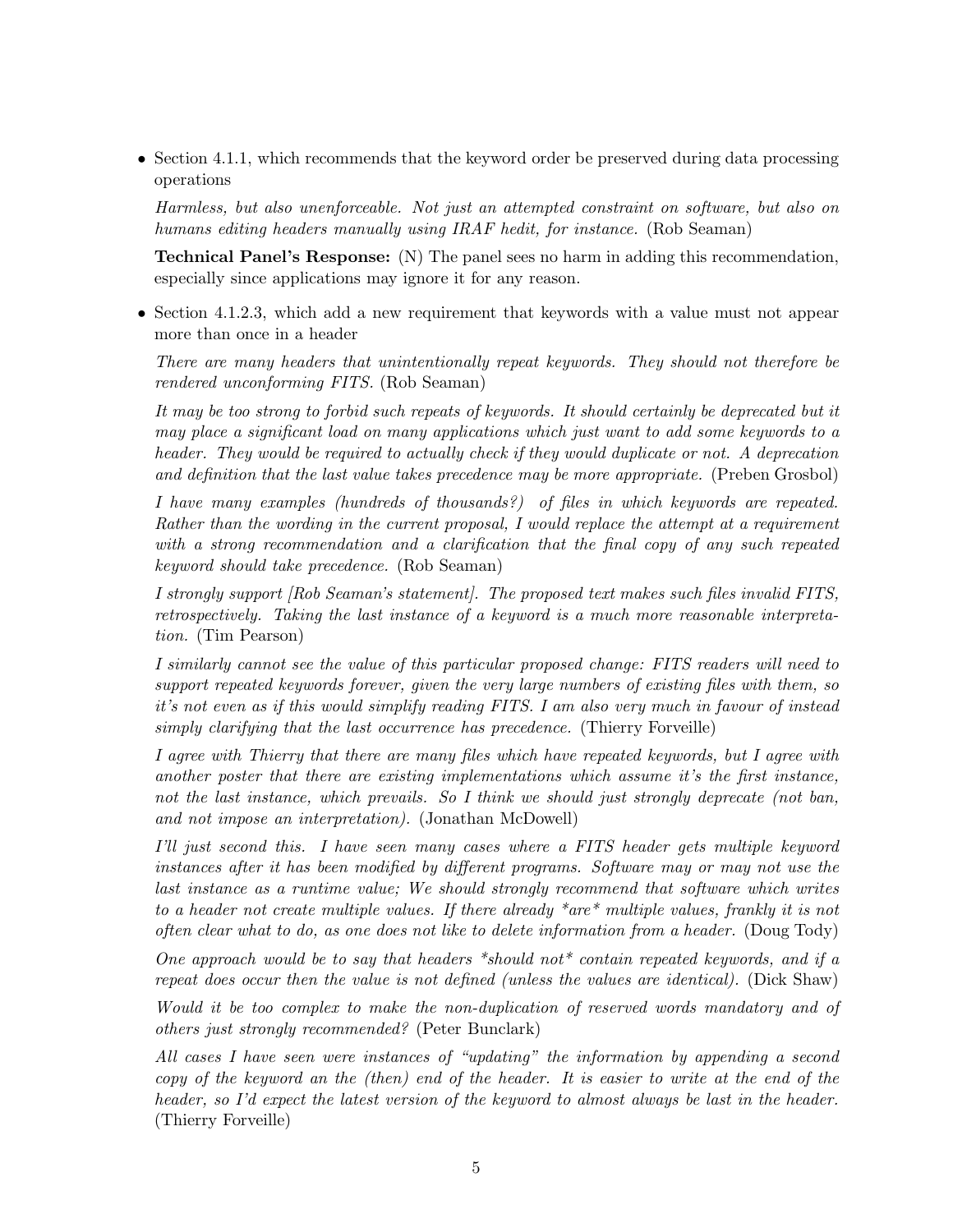Technical Panel's Response: (Y) The panel accepts that there are too many FITS files in existence with duplicated keywords to simply forbid this practice in a valid FITS file. Instead, the wording of this section has been modified to state that

- all the mandatory FITS keywords defined in the Standard must not appear more than once in any header, and
- all other keywords that have a value should not appear more then once in any header, and
- if a keyword with a value appears more than once with different values, than the value is indeterminate.

It is not practical at this point to make any recommendation in the Standard as to which instance of a duplicated keyword should take precedence; existing software systems have different behaviors with some returning the first occurrence, while other systems return the last occurrence, and while still others return the next occurrence after the most recently read keyword.

• Section 4.2.1: I don't see the point of distinguishing between "fixed-format" and "free-format" character strings. Fixed-format is just a special case of free-format and the term is never used elsewhere, not even to describe the special formatting required for the XTENSION keyword. The same comment applies for integer and floating-point values. (Mark Calabretta)

Technical Panel's Response: (N) The Standard requires that the mandatory FITS keywords be written in fixed format to facilitate the decoding of FITS files on even the most basic computer systems. The panel sees no compelling reason to change this requirement now, especially since it is likely that some existing FITS readers depend on the value of the XTENSION, BITPIX and NAXIS keywords to be in fixed format. Also, while it is a matter of personal preference, the use of the fixed format for the keywords tends to improve the 'neatness' and 'legibility' of listings of the header contents.

• Section 4.4.1.1, which recommends that BITPIX data type should be appropriate to the range and accuracy of the data

Few users will choose 64 bits when 16 will do. Those that do may well have a good reason. (Rob Seaman)

Technical Panel's Response: (N) While we agree that most users will naturally choose an appropriate data type, it does no harm to make this an explicit recommendation. The wording of this is very similar to the existing recommendation on the choice of binary table column data formats in section 7.3.3.1 that the IAU FITS Working Group inserted when it added support for 64-bit integers to FITS.

• Section 4.4.1.1 The ordering of NAXISn is never explicitly restricted to increasing numerical order. The only statement for any of the mandatory keywords is presented in table 4.5, which suggests NAXISn be ordered, but never outright says it. (Rob Seaman)

Technical Panel's Response: (Y) An explicit statement that the NAXISn keyword must appear in order of increasing n has been added. Similar statements have been added in sections 6.1.1 (random groups) and 7.1.1 (image extensions). In addition, explicit statements that the TFORMn and TBCOLn keywords "must appear for all values of  $n = 1, \ldots$ , TFIELDS and for no other values of n" have been added in the definitions of these table extension keywords.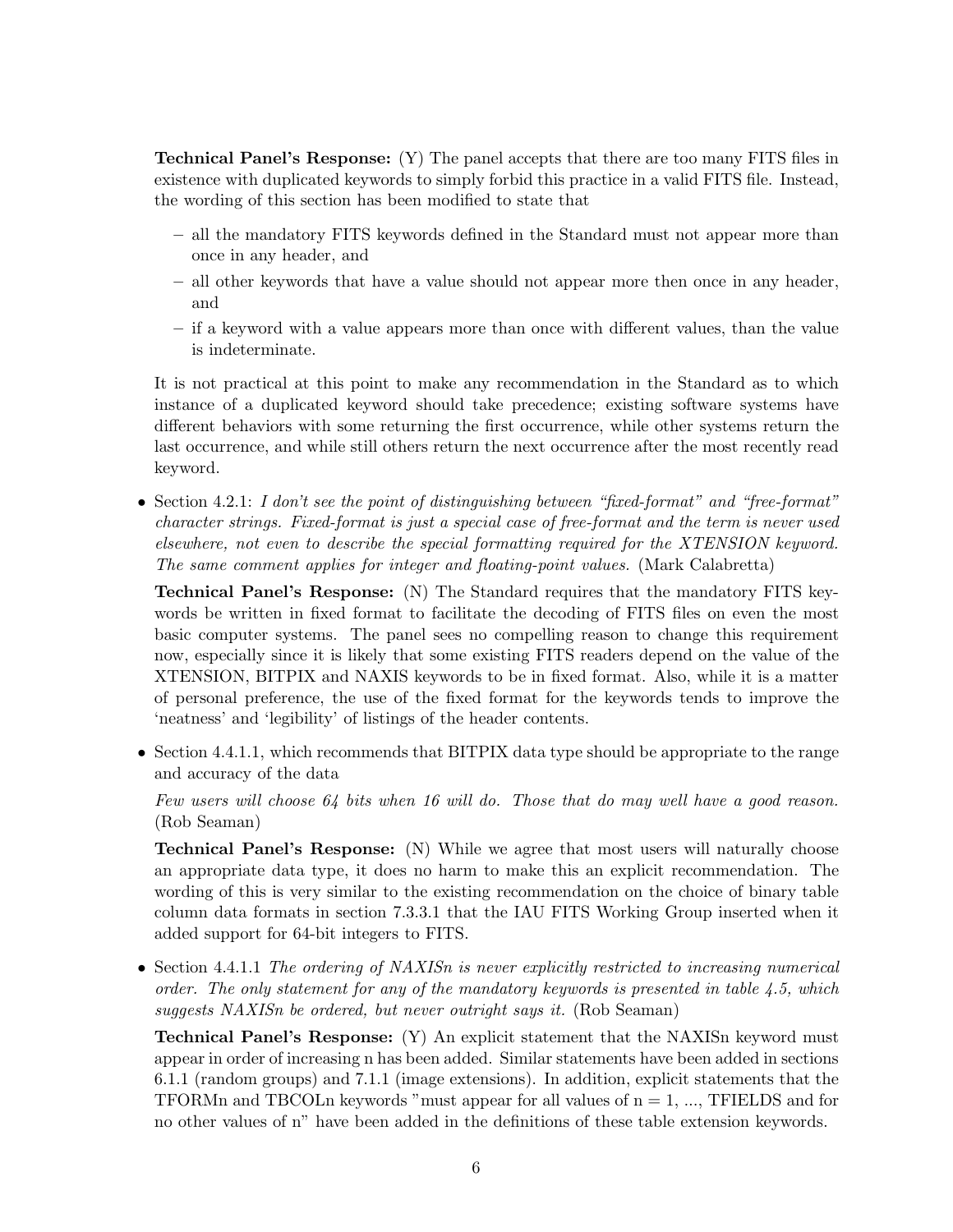• Section 4.4.1.2, which \*requires\* XTENSION names be registered with the IAU FWG

This is a requirement placed by the IAU, not FITS per se. Might such policies better be concentrated in a common section? (Rob Seaman)

I would prefer a strong urging accompanied by the usual justification rather than a 'must', precisely because XTENSION is our most important escape hatch, and I don't want to inhibit experimentation unnecessarily. (Don Wells)

Technical Panel's Response: (N) The requirement to register new extension types with the IAUFWG is not new and has been in all previous versions of the standard (in section 3.4.1.1). The only change we are proposing is to repeat this requirement for emphasis within the description of the XTENSION keyword in section 4.4.1.2.

• Section 4.4.1.2, which requires that GCOUNT immediately follow PCOUNT in all conforming extensions

In principle okay, but one should check if this would require existing software to be changed. There may still be legacy tasks which write e.g. Random groups format. (Preben Grosbol)

I guess I'd like to know if there are any such extensions. If not, this is relatively safe. If so, make it a strong recommendation for an explicit list of grandfathered extension types and an absolute requirement for any newly defined extensions. (Rob Seaman)

At least some of the FOREIGN extensions generated at NOAO have the order of these 2 keywords reversed. (William Pence)

We'll look into the [reversed keywords in FOREIGN extensions] that [Pence] described. I would expect most extension types, including FOREIGN, to be conformable to this more strict keyword ordering whether it is required or merely preferred. (Rob Seaman)

Technical Panel's Response: (Y) This new requirement only affects conforming extensions and is not relevant to random groups files which may have the PCOUNT and GCOUNT keywords in either order. This specific keyword order has always been required in all standard extensions (image extensions, ASCII table extensions, and binary table extensions), so this new requirement only affects the small number of other conforming extensions. While there is one known case of "FOREIGN" extensions produced at KPNO that have the opposite order of these 2 keywords, these files are mainly intended for internal use and have not been widely distributed outside KPNO. The definition of the FOREIGN extension in the Registry of FITS conventions now requires this specific keyword order.

• Section 4.4.2.1, which makes the EXTEND keyword optional in the primary header of FITS files that have extensions

I am aware of several IDL FITS libraries which follow the existing standard and require the presence of the EXTEND keyword before extensions will be examined. (Craig Markwardt)

The catfits task in the STSDAS package under IRAF prints a "table of contents" for a FITS file. If the EXTEND keyword is absent, catfits does not look for extensions. (Phil Hodge)

At the time when extensions were introduced, most readers would not even think of looking for them. Thus, it was important that users could look on their primary header and see (and then complain) that there were extension data available in the file which were not detected by the local reader. Now that extensions are common and most readers would check, I see little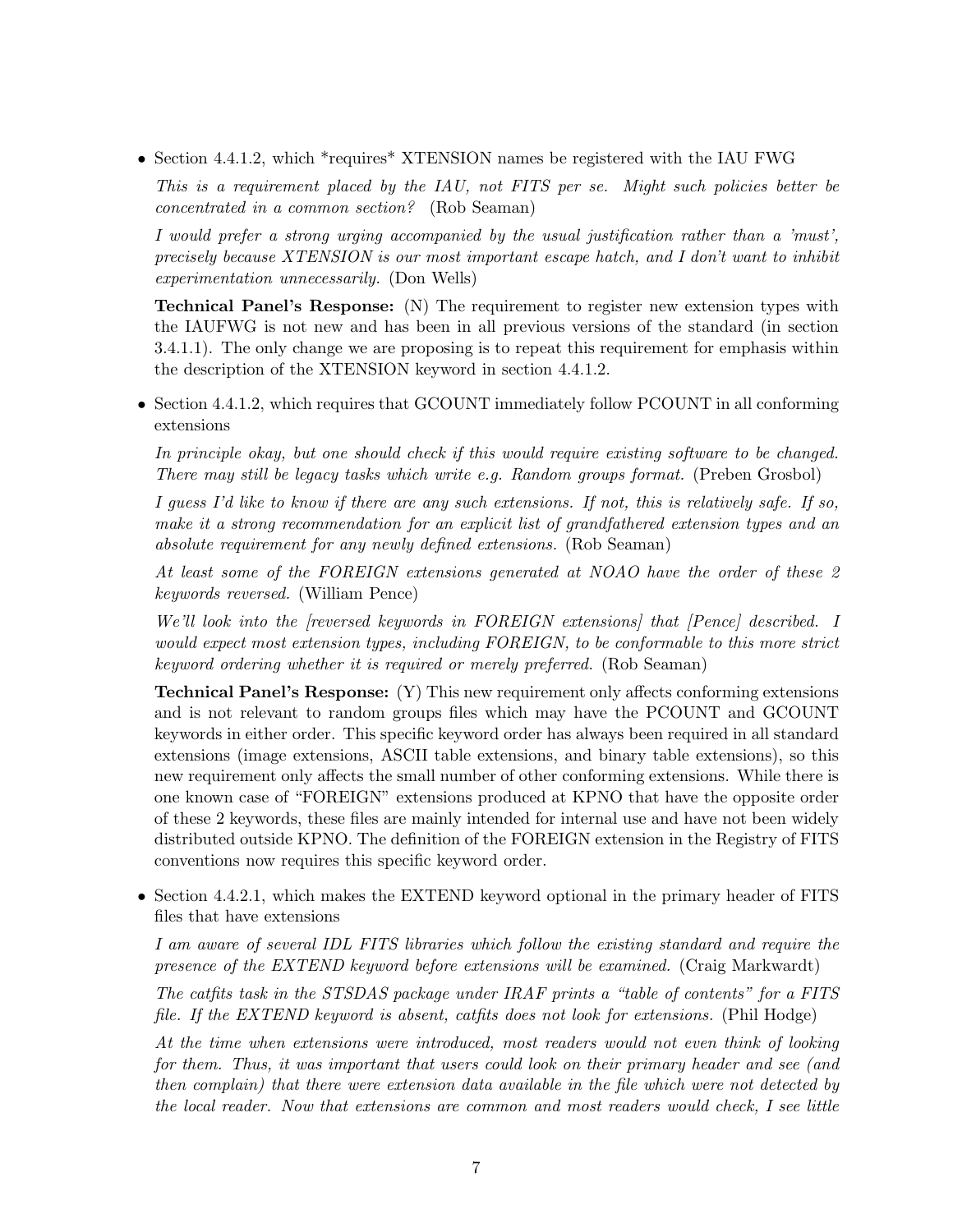problem in making EXTEND optional. The ESO readers, I know of, all would scan the full file no matter what. (Preben Grosbol)

The "fault" about EXTEND was in its original definition. The keyword EXTEND=T was present "if the FITS file MAY contain extensions" and it being equal to T did "not imply extensions be present". But it was/is pretty useless to tell whether the file really contains extensions. So the safest way taken by FITS readers was to scan anyhow after the PHDU for named XTENSION kwds. (Lucio Chiappetti)

I don't particularly object to the EXTEND change (which doesn't invalidate any old FITS file, just gives a (very) small added flexibility to new ones, so doesn't break the "once FITS always FITS rule"), but don't see its point either. Of course it saves 80 bytes in every FITS file, but I suppose there must be some stronger reason. (Thierry Forveille)

Technical Panel's Response: (N) Making the EXTEND keyword optional is intended to rationalize and simplify the rules defining the FITS format. This keyword is no longer useful and it can potentially lead to confusion if the keyword is absent in FITS files that actually do have extensions present. Since the existence of extensions can be determined simply by reading the FITS file, we recommend that this keyword be made optional. While this could have an adverse impact on a some software, as was noted above by a few of the reviewers, we believe the negative impact of this change is fairly small and is out weighted by the positive benefit of simplifying the rules that all FITS writers must follow.

• Section 4.4.2.1, which states that the EXTEND keyword can only have a value  $=$  T.

The SECCHI instrument on the STEREO mission produces some files with table extensions, and other files which don't. The value of the EXTEND keyword is set to either T or F to account for this. (William Thompson)

Technical Panel's Response: (Y) This section has been reworded to not exclude EXTEND  $=$  F.

• Section 4.4.2.1 BLOCKED keyword

Following the discussion of the FITS 'version' issue (see section 3.7 above) it is inconsistent to state that the BLOCKED keyword "shall not" be used. This implies that it became illegal to to use this keyword, starting with the publication of some version of the Standard. It would be more consistent with the meaning of the word 'deprecate' to state that this keyword 'should not' be used rather than 'shall not'. The same applies to the definition of the EPOCH keyword in section 4.4.2.2.

Technical Panel's Response: (Y) The description of these 2 keywords has been changed to 'should not be used' rather than 'shall not be used'.

• Section 4.4.2.3 REFERENC keyword

The ADS ID is recommended to be used in the REFERENC keyword. Recently I more and more noticed the use of DOI numbers for stuff like this (see http://doi.org/). As this seems to be standardized across many more disciplines than just Physics and Astronomy, should this not be the recommended way to store a reference? Or perhaps recommend this in addition to the ADS reference? (Peter Weilbacher)

Technical Panel's Response: (Y) This section has been modified to recommend either DOI numbers or the ADS reference string.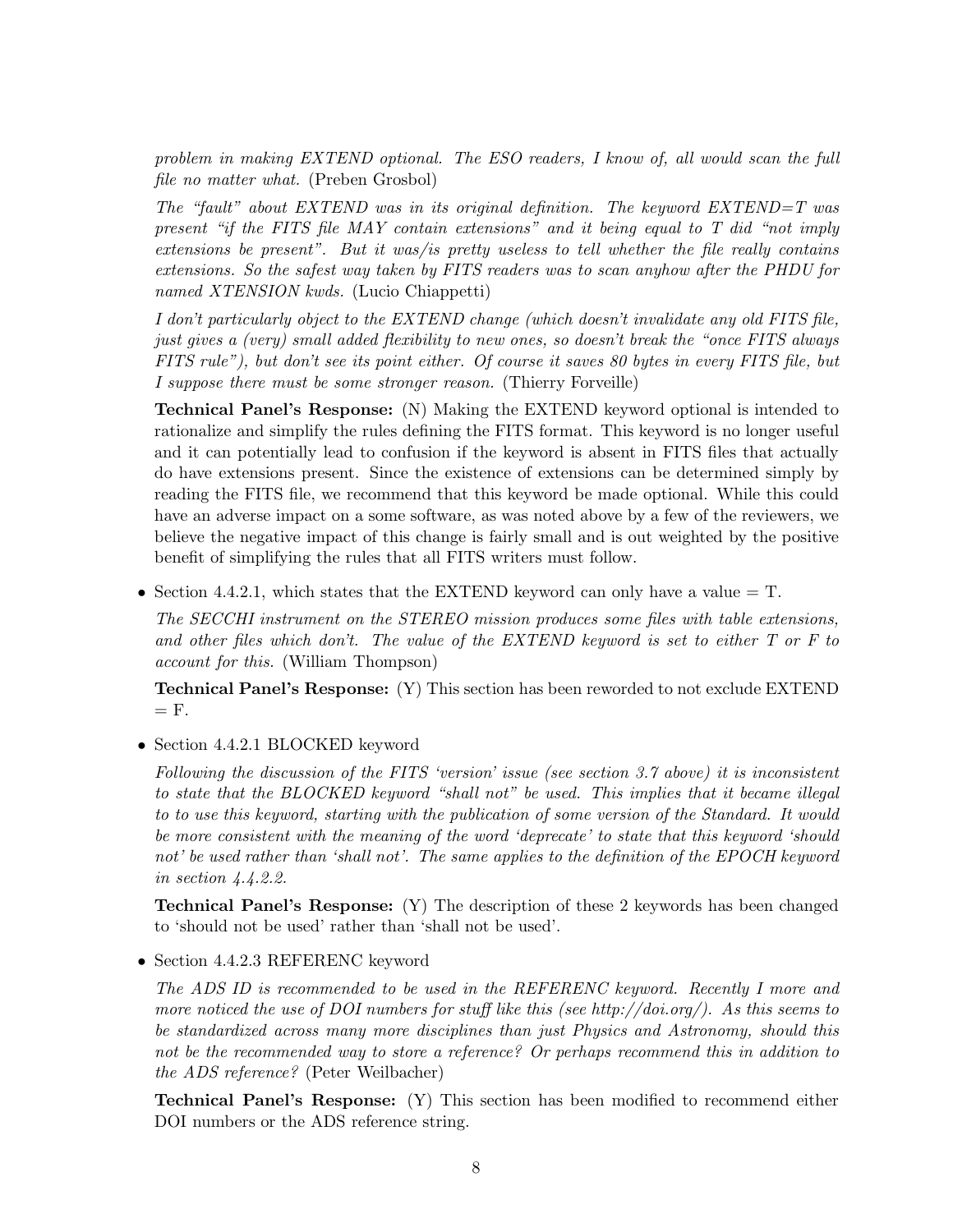- Table 4.9 and 7.7 It would look nicer to start the tables with BITPIX 8 (Preben Grosbol) Technical Panel's Response: (Y) The tables have been reordered.
- Section 4.4.2.5: Since the description of WCS keywords like CDELTn was moved to section 8, it would be good to have a reference to that section in section 4. (Preben Grosbol)

Technical Panel's Response: (Y) A cross reference to section 8 has been added.

• Section 4.4.3, which removes the previous restriction that no keyword in the primary header can specify the presence of a specific extension in the file.

As there are many recommendations in the document, it would be good to retain a deprecation of explicit reference to other extensions. The point is broken links if HDU's are moved. This opens the old issue on how to create a unique reference to any HDU. It would be an advantage for some applications, such as in interferometry, where cross-references between binary table sometimes are used. (Preben Grosbol)

Technical Panel's Response: (N) In the absence of any other recommended way to provide cross references between different FITS HDU, the panel does not think it should deprecate specific references from one HDU to another. While the links may break, this sort of cross referencing mechanism may be useful in some circumstances. This section has been reworded to advise that such keyword be used with caution.

• Section 7.2.2 and 7.3.2 TTYPEn keyword

The reason for avoiding '-' was the mapping of the TTYPEn names into variables is some languages. It is irritating to have '-' in keywords for the same reason and most applications would just substitute them with  $\cdot$ . I would either retain the old wording or if  $\cdot$  should be allow at the same point deprecate the usage of it. (Preben Grosbol)

Technical Panel's Response: (Y) The proposed change to add the hyphen character to the list of recommended characters in table column names has been removed. The text has been expanded to explain why the other ASCII text characters should be avoided.

• Section 7.2.2 It may be good to repeat a reference to fortran in the description of the TDISPn keyword. (Preben Grosbol)

Technical Panel's Response: (Y) The previous technical panel in 1998 deliberately removed most references to Fortran from the document, but we agree that in this case it is appropriate to mention that the TDISPn keyword have the same interpretation as the fortran format codes.

• Section 7.2.5, which deprecates implicit decimal points in numeric fields of an ASCII table

We should check it with the data centers. The reason for including such cases was to accommodate direct encoding of legacy tables which could have used such formats to save space (at the time when a punch cards was real and only had 80 columns). (Preben Grosbol)

Technical Panel's Response: (Y) We checked that the VizieR and HEASARC archives do not have any known cases of this usage. We recommend only deprecating this usage, rather than totally banning it, because a) the original FITS paper that defined ASCII tables specifically mentions this usage, and b) because many existing software systems already support this and would read the correct value if an ASCII table were to use this feature.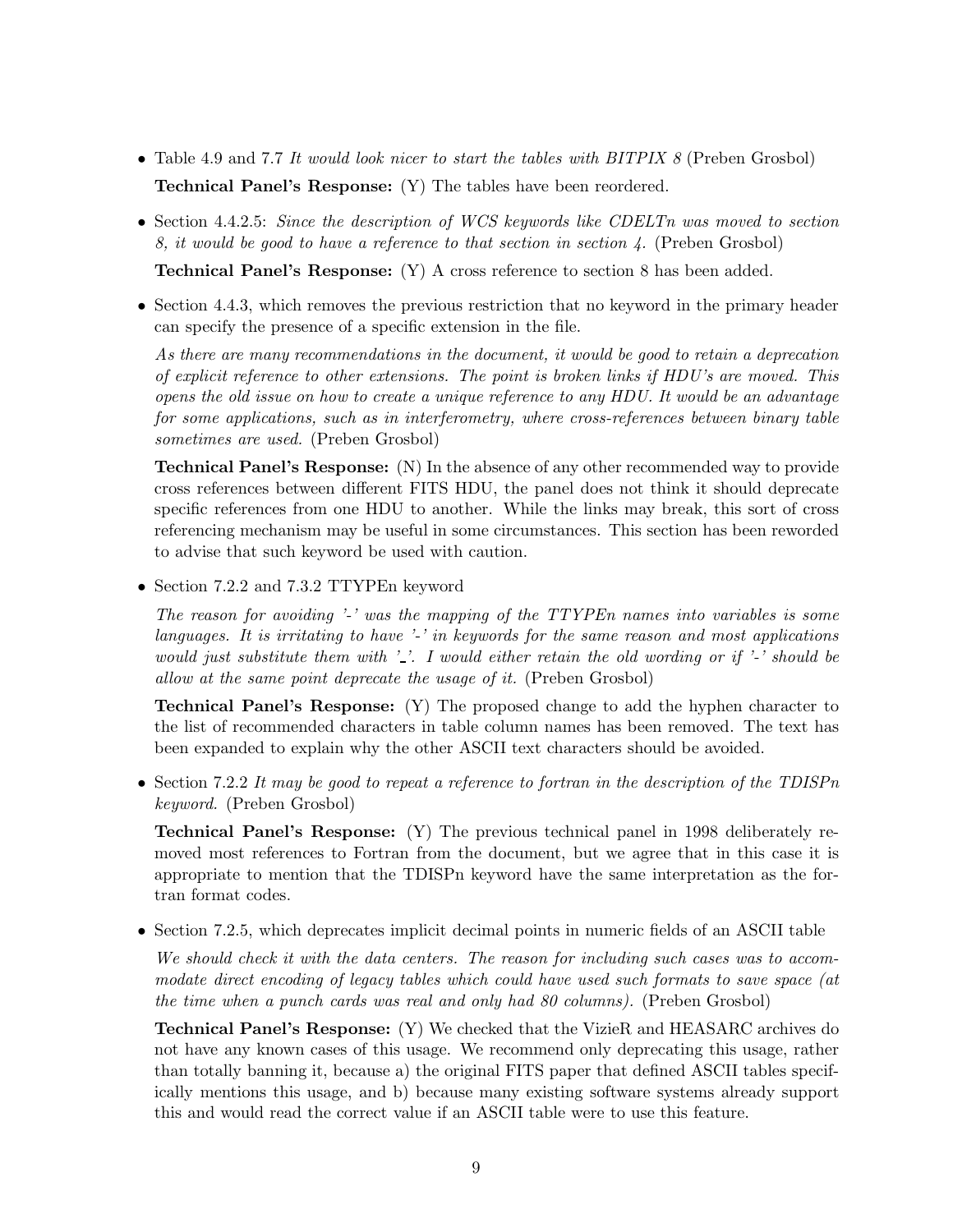• Section 7.2.5, which forbids embedded spaces in numeric fields of an ASCII table

Are there any examples of such usage in the field? If there are no known instances, "outlawing" is equivalent to clarifying the standard. (Rob Seaman)

Technical Panel's Response: (Y) There are no cases of this usage as far as we know (we specifically checked with the maintainers of the the VizieR and HEASARC archives). If there were any such cases, it is likely that current software systems may silently read an incorrect value or would exit with an error. Given the potential severe consequences, it seems appropriate to totally outlaw this usage rather than simply not recommending or deprecating it.

• Section 7.3.3.2, which removes the option to use the heap and the PCOUNT keyword in ways other than described in the variable length array section 7.3.5

This wording makes me nervous because tricks with the heap and the gap area are an obvious potential escape hatch that we left in the Binary Tables Agreement in 1991. I decided to examine the color-coded differences document (very nice!). I see changes marked that seem to be related to this item, but I am unsure which changes accomplish the goal of the item. Perhaps this item in the Recommended Changes document should have some text added to clarify this point, or maybe the differences document is missing some color-coding. (Don Wells)

Technical Panel's Response: (N) The recommendation is to make a subtle change the wording of section 7.3.3.2, from this: "One use for this data area is described in section 7.3.5" to this: "The use of this data area is described in section 7.3.5". The current ambivalent wording (i.e. "One use" instead of "The use") is left over from when the variable length array convention had not yet been officially approved and was only described in an appendix to the Standard. Now that this convention has been approved (in 2005), it is appropriate to state more definitely how the heap is intended to be used. This is consistent with all the other FITS data structures (e.g. the primary array, or random groups) that are defined to be used in a single specific way. The technical panel also recommends deleting the final sentence of this paragraph ("This does not preclude other uses for these bytes.") for a similar reason. This boilerplate statement was routinely added at the end of all the conventions that were described in the unofficial appendices in the FITS standard. Now that this convention has been officially moved into the body of this standard, this disclaimer is not necessary nor strictly appropriate.

• Section 7.3.5, describing the variable length array convention

I encountered two sentences that seem to me to be inconsistent. The first is "The meaning of a negative value for either of these integers [in the array descriptor] is not defined by this standard." The second is "The storage referenced by an array descriptor must lie entirely within the heap area; negative offsets are not permitted." The first sentence leaves open the option of a negative offset (and that is an obvious escape hatch, because the integers are definitely \*signed\*), but the second sentence closes off the option. (The text of the second sentence is present in v2.1, so this isn't the change made for item 21; I don't remember when this prohibition was introduced; certainly the  $IAU$ -FWG could remove it if they wish.) Apparently the second sentence overrules the first sentence, but the situation makes me nervous. Negative offsets would address the gap area, and this might be the basis for some clever design that I cannot imagine at this moment. However, I see nothing to stop a designer from using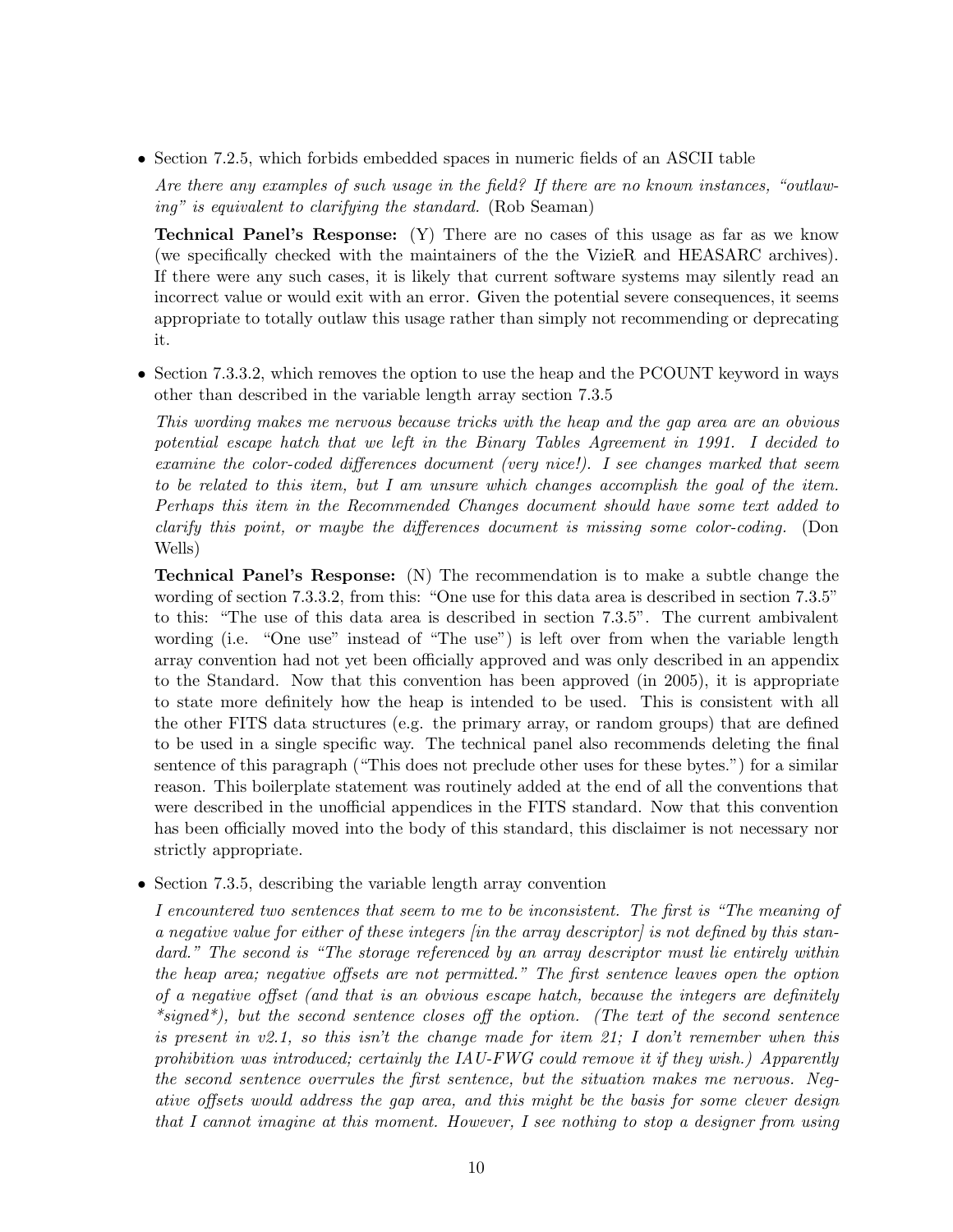simple integer fields in the binary table to contain pointers that her software would construe as data descriptors for the gap area. I have decided not to request removal of the negative offset prohibition, but I do suggest that the apparent conflict of the two sentences be reviewed. (Don Wells)

I'm really also concerned by this inconsistency raised by Don and I did ask the same question before. I don't think it's wise to try to allow heap offset to be larger than  $2^{**}31 - if$  the offset is a signed integer, then the limitation of the heap offset should be  $2^{**}31$ . If more is wished, then move to 64-bit integers. I'm sure the gain in space is minimal, just the rare cases when the heap size is between  $2^{**}31$  and  $2^{**}32$  would diminish the size of the pointers. And 32-bit machines won't anyway be able to use heaps larger than  $2^{**}31$  anyway. (Francois Ochsenbein)

And now that we have P and Q pointers, if one needs, wants and can go beyond  $2^{**}31$ , one has just to use Q. I thought this issue was settled long ago. (Lucio Chiappetti)

Technical Panel's Response: (N) The topic of whether the heap address is a signed or unsigned integer and the meaning, if any, of negative values was the subject of a extensive debate by the IAU FITS Working Group in 2005 when the variable length array convention was approved as part of the standard. Without specific direction from the IAU FWG, this panel does not wish to reopen this debate.

We simply point out that the 2 statements cited above by Don Wells are not necessarily contradictory. Negative descriptor values could be allowed if one adopts a convention which maps those values into a positive heap offset. This is not unprecedented in FITS; the BITPIX keyword is another example where one must apply a simple mapping function to the negative keyword value to derive the positive number of bits per pixel.

- Section 8: Various corrections to the WCS description (Mark Calabretta)]
	- where CROTA2 is mentioned it should be stated in this context that, while it may occur with  $CDi$ -ja, it must not occur with  $PCi$ -ja.
	- $-$  In table 8.1 and elsewhere in the related text, the 'a' symbol used for the alternate code should be in math font.
	- Table 8.2: it would be better if RESTFREQ was presented in the same way as RADEC-SYS. A footnote describing these forms would be useful.
	- $-$  Table 8.2 The note at the bottom reverses the meaning of i and j. In that note, k also refers to column number in a pixel list.
	- $-$  In section 8.2.1, there are a number of keywords, if  $P C$ na, if  $C D n$ a, i $V n$  ma, and so on, where 'a' could be pushed right out of the 8-char keyword name for plausible values of  $i$ , j, k, n, and m. In such cases 'a' is still said to be "blank" although it is not the blank character. (This isn't really made clear in Paper I.)
	- $-$  Section 8.3 probably should indicate that no time system (UTC, TAI, TCB, etc.) is currently defined for MJD-OBS or any of the other time- related keywords. (This is not important for anything in the existing WCS papers.)
	- Section 8.4, definition of RESTWAV: Misspelling of "Vaccuum"
	- $-$  Table 8.6 the footnote mark should be given in the caption as in table 8.5.
	- Section 8.4.1 the reference to Table 8.6 should be 8.7.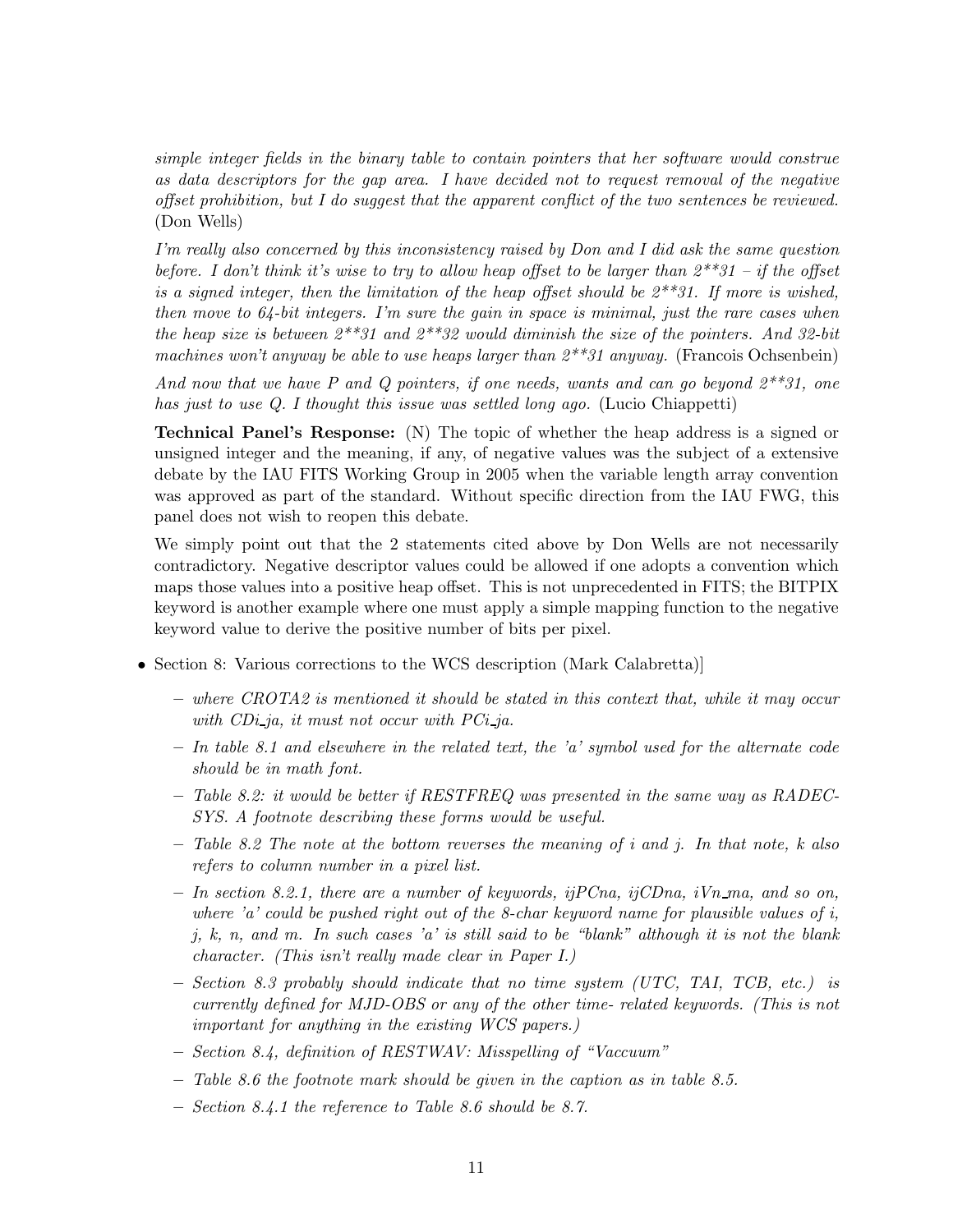- Section 8.4.1, footnote regarding VELOSYS keyword: how could CUNITia (not CU-NITka) substitute for VELOSYSa anyway? Or should the footnote really refer to the units of VELOSYSa specified later?
- Section 8.4 1 in the description of ZSOURCEa, the reference to ZSOURCEa should be SSYSSRCa.
- $-$  there are a few anomalies in the set of WCS keywords as published (that should be corrected]: The main one is that no bintable or pixel list equivalent of DATE-OBS is defined. Also, the pixel list form for WCSNAMEa was mistakenly specified as TWCSna instead of WCSNna.

Technical Panel's Response: (Y) These corrections have been applied to the revised draft.

• Section 8.2 CDELTn keyword

[ There was an extended discussion about whether the CDELTn keyword could have a value  $= 0$ , which concluded that it could not.

Technical Panel's Response: (Y) The definition of CDELTn has been revised to state that the value must be non-zero.

• Section 8.3 Is keyword "RADECSYS" an allowed alias for "RADESYS" for the primary WCS? I didn't see that option in WCS Paper II. (Phil Hodge)

Technical Panel's Response: (Y) RADECSYS (and RESTFREQ) are noted as deprecated forms of the standard keyword, following a recommendation from Mark Calabretta.

• Section 8.4.1, on spectral coordinate reference frames

the discussion at the bottom should indicate that the diurnal Doppler correction is only weakly dependent on position and therefore great accuracy is not required. (Mark Calabretta)

This depends on the context, and on what's meant by "no great accuracy": it's 1 m/s for 7 arcsec (worst case position on the sky), so for planet searches we need arcsecond precision or so (our best precision is under  $1 \, \text{m/s}$ , and we want some safety margin to keep that particular contribution to the error budget negligible). Perhaps just give the  $7" == 1$  m/s equivalence here and let readers make their own decision? (Thierry Forveille)

In the context of the discussion on the bottom of p92, by position I meant location on Earth, not direction towards the source. By "great accuracy is not required" I meant accuracy better than a few metres! On the Earth's surface  $1m = 32$  mas, which ought to be good enough even for planet hunters. (Mark Calabretta)

Technical Panel's Response: (Y) The discussion of the diurnal Doppler shift has been modified to note that the correction is only weakly depended on the position on the earth.

• Section 8 How does one write an array of complex number to a primary array? This does not seem to be mentioned anywhere in the standard. (Randall Wayth)

Technical Panel's Response: (Y) A new section 8.5 has been added to the WCS chapter to describe the 2 "conventional" axis types, i.e., for complex numbers and stokes parameters. The wording for this section is taken from the first WCS paper.